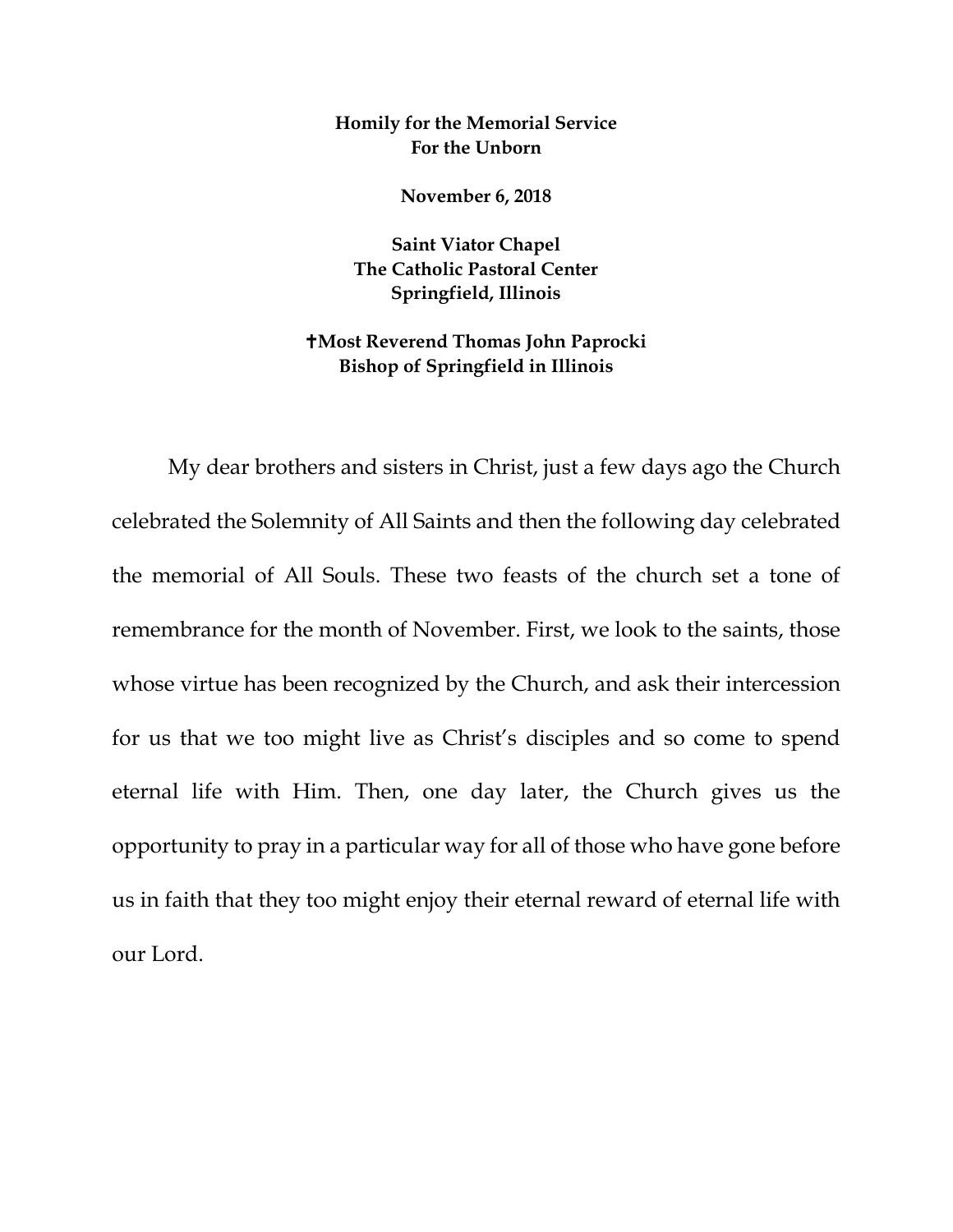During this month of November, it is fitting that we gather for this memorial service which gives us the opportunity to mourn the little ones who never had the opportunity to follow Christ as His disciples, to intercede for eternal life for them, and to pray also for their families, doctors and community, that the healing presence of our Lord and His Church might be a place of solace amidst their pain.

Just a few moments ago, we heard a portion of Saint Paul's letter to the Christian community at Thessalonica in which he tells them that *We do not want you to be unaware, brothers and sisters, about those who have fallen asleep, so that you may not grieve like the rest, who have no hope. For if we believe that Jesus died and rose, so too will God, through Jesus, bring with him those who have fallen asleep.[1](#page-1-0)*

<span id="page-1-0"></span>Like the early Christian community, perhaps at times we too, need to be reminded that we should not grieve like the rest, those who do not have faith to support them. Rather, our faith gives comfort that, through the love and mercy of our Lord, we have been given the gift of eternal life.